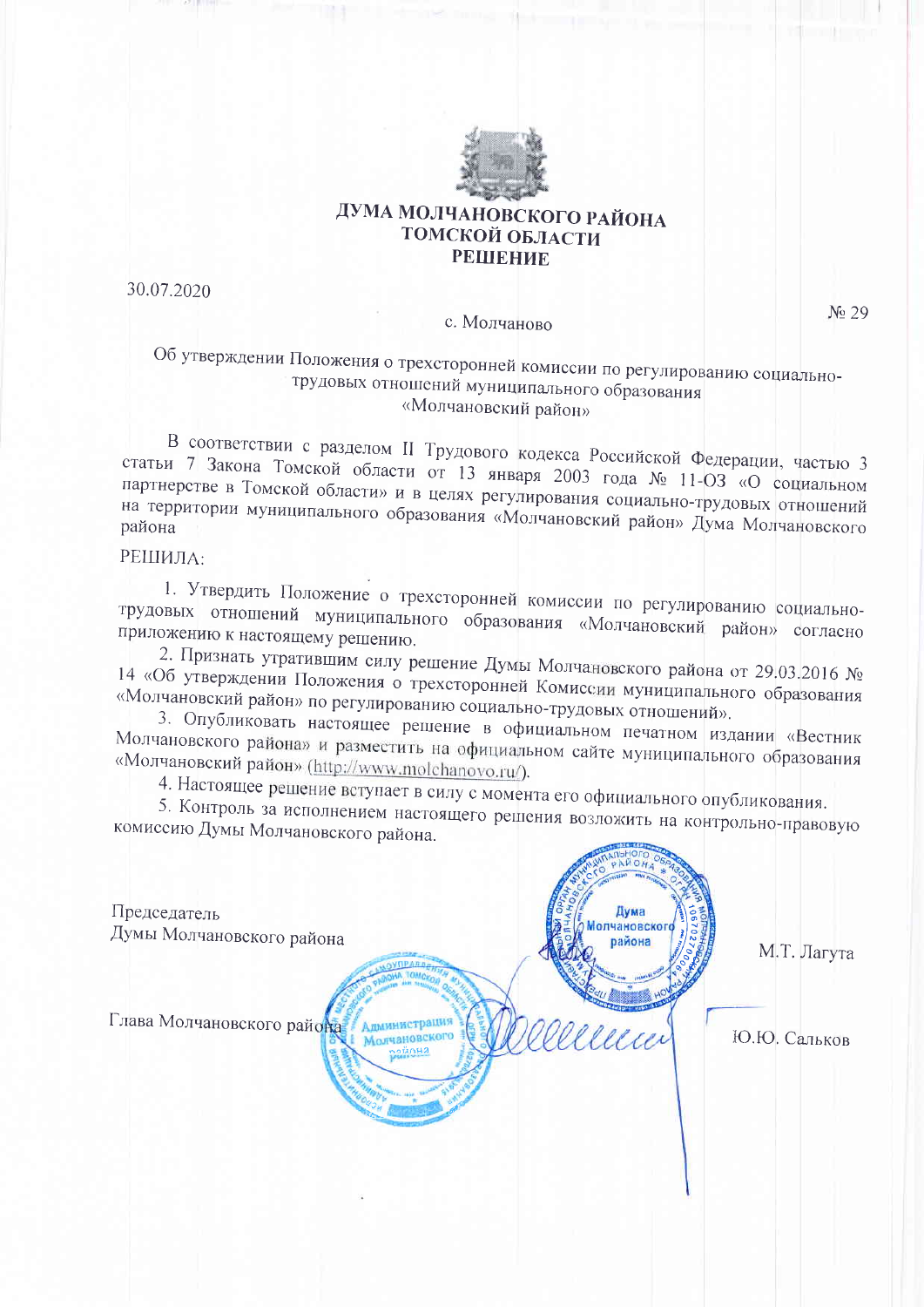Приложение к решению Думы Молчановского района от 30.07.2020 № 29

## Положение о трехсторонней комиссии по регулированию социально-трудовых отношений муниципального образования «Молчановский район»

## 1. ОБЩИЕ ПОЛОЖЕНИЯ

1.1. Трехсторонняя комиссия по регулированию социально-трудовых отношений муниципального образования «Молчановский район» (далее - Комиссия) является постоянно действующим органом системы социального партнерства, образованным Администрацией Молчановского района, представителями профсоюзных организаций профсоюзов) и работодателями (объединениями работодателей). **(объединений** 

1.2. Комиссия осуществляет деятельность в соответствии с Конституцией Российской Федерации, Трудовым кодексом Российской Федерации, Законом Томской области от 13.01.2003 №11-ОЗ «О социальном партнерстве в Томской области» и настоящим Положением о трехсторонней комиссии по регулированию социально-трудовых отношений муниципального образования «Молчановский район» (далее - Положение).

# 2. ОСНОВНЫЕ ЦЕЛИ И ЗАДАЧИ КОМИССИИ

2.1. Основной целью деятельности Комиссии является регулирование социальнотрудовых отношений на территории муниципального образования «Молчановский район».

2.2. Основными задачами Комиссии являются:

- обеспечение равноправного сотрудничества между Администрацией Молчановского района, представителями работодателей, профсоюзных организаций при регулировании социально-трудовых отношений в рамках социального партнерства;

- подготовка проекта районного Соглашения о социальном партнерстве между Администрацией Молчановского района, представителями профсоюзных организаций и работодателями района (далее - Соглашение), проведение переговоров по его заключению;

- обеспечение реализации Соглашения;

- осуществление контроля за ходом выполнения Соглашения;

- содействие заключению коллективных договоров в организациях и территориальных соглашений между Администрацией Молчановского района. профсоюзами работодателями;  $\overline{M}$ 

- выявление причин возникновения конфликтных ситуаций в трудовых коллективах и осуществление мер по предупреждению и урегулированию коллективных трудовых споров в организациях;

- обсуждение проектов нормативных правовых актов, принимаемых Администрацией Молчановского района, по социально-трудовым и иным непосредственно связанным с ними отношениям;

- внесение предложений о принятии нормативных правовых актов в сфере социальнотрудовой деятельности.

### 3. ПРАВА КОМИССИИ

3.1. Комиссия для выполнения возложенных на нее задач имеет право:

- согласовывать интересы представителей Администрации Молчановского района, работодателей и профессиональных союзов при разработке и принятии проекта Соглашения;

- вносить предложения при принятии органами законодательной и исполнительной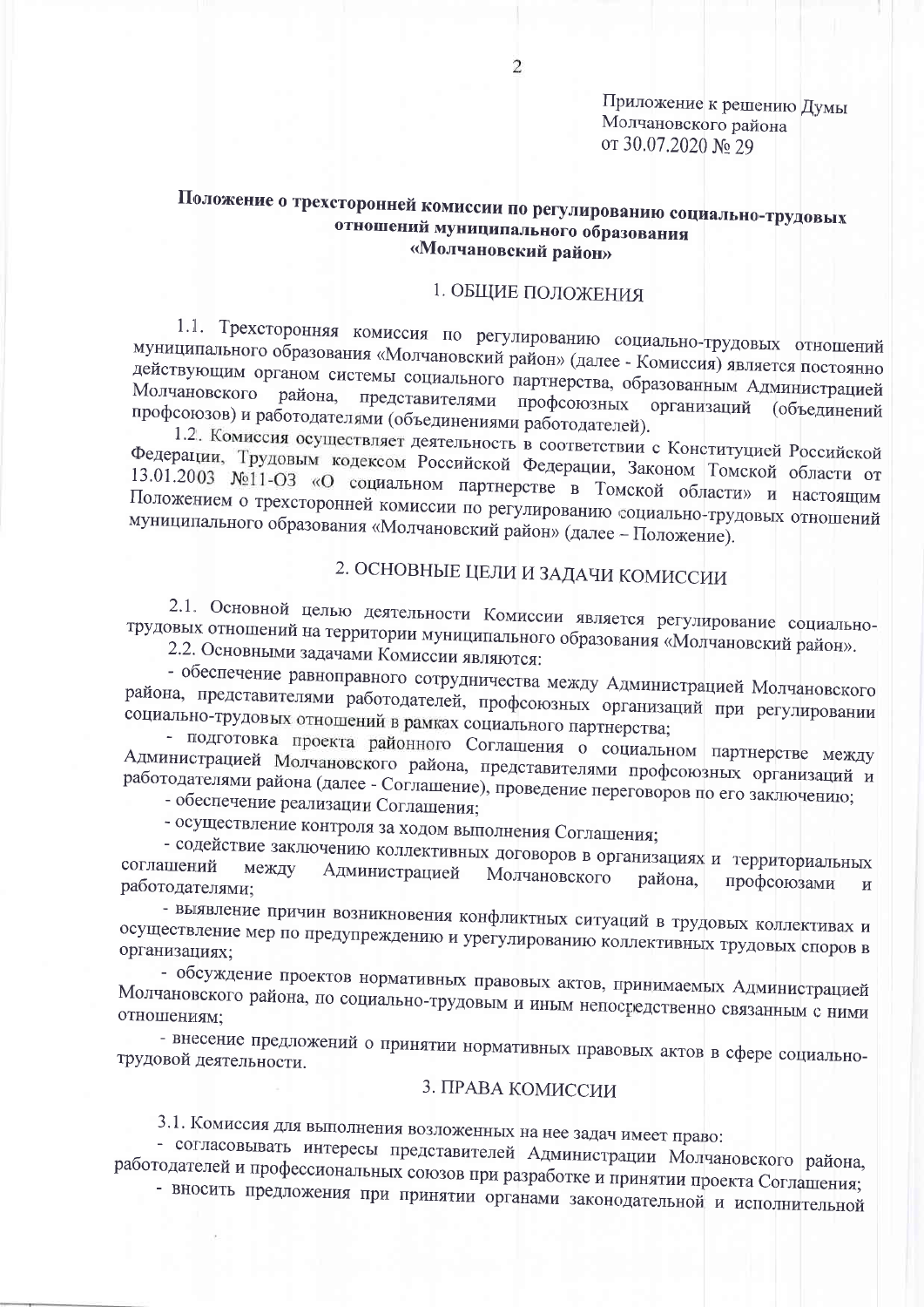Томской области нормативных актов, регулирующих власти социально-трудовые отношения;

- проводить консультации и информировать (в том числе через средства массовой информации) о нормативных правовых актах, принимаемых в муниципальном образовании «Молчановский район», по вопросам социально-трудовых отношений в рамках социального партнерства;

- вносить предложения о привлечении в установленном порядке к ответственности лиц, не обеспечивших выполнение мероприятий по реализации Соглашения, коллективных

- координировать совместную деятельность Администрации Молчановского района, профсоюзных организаций, представляющих интересы работников, работодателей по регулированию социально-трудовых и иных непосредственно связанных с объединений ними отношений:

- получать от Администрации Молчановского района информацию о социальнотрудовых и иных непосредственно связанных с ними отношениях, необходимую для ведения коллективных переговоров и подготовки проекта Соглашения, а также организации контроля за его выполнением;

- принимать решения по вопросам, входящим в ее компетенцию и осуществлять контроль за выполнением своих решений;

- утверждать план работы Комиссии;

- приглашать по вопросам повестки заседаний в рамках своих полномочий руководителей и специалистов предприятий, организаций, учреждений любых форм собственности;

- посещать предприятия (организации), на которые распространяется действие Соглашения, для ознакомления с положением дел в социально-трудовой сфере в пределах своих полномочий, а также для подготовки вопросов на заседания Комиссии.

# 4. ПОРЯДОК ФОРМИРОВАНИЯ И ДЕЯТЕЛЬНОСТИ КОМИССИИ

4.1. Комиссия формируется из представителей Администрации Молчановского района, представителей профсоюзных организаций и работодателей на основе соблюдения принципов добровольного участия сторон в деятельности Комиссии, равноправия и взаимной ответственности сторон.

4.2. Представители сторон являются членами Комиссии. Каждая сторона определяет состав представителей в количестве 4 человек.

4.3. Комиссия возглавляется сопредседателями, избранными от каждой из сторон из состава членов Сопредседатель стороны, Комиссии. представляющий Администрации Молчановского района, назначается постановлением Администрации Молчановского района. Сопредседатели сторон, представляющие интересы профсоюзных организаций и работодателей, избираются сторонами самостоятельно и утверждаются решением Комиссии.

 $4.4$ Состав представителей Комиссии, представляющий Администрацию Молчановского района, утверждается постановлением Администрации Молчановского района.

4.5. Для разработки Соглашения, а также для подготовки вопросов на заседания Комиссии при необходимости создаются рабочие группы с привлечением специалистов.

4.6. Организационно-методическое обеспечение деятельности Комиссии осуществляет отдел экономического анализа и прогнозирования Администрации Молчановского района.

4.7. Состав Комиссии утверждается ежегодно каждой из сторон.

4.8. Комиссия осуществляет свою деятельность в соответствии с планом работы на очередной календарный год, который утверждается на ее заседании, а также с учетом необходимости оперативного решения возникших неотложных вопросов. Деятельность